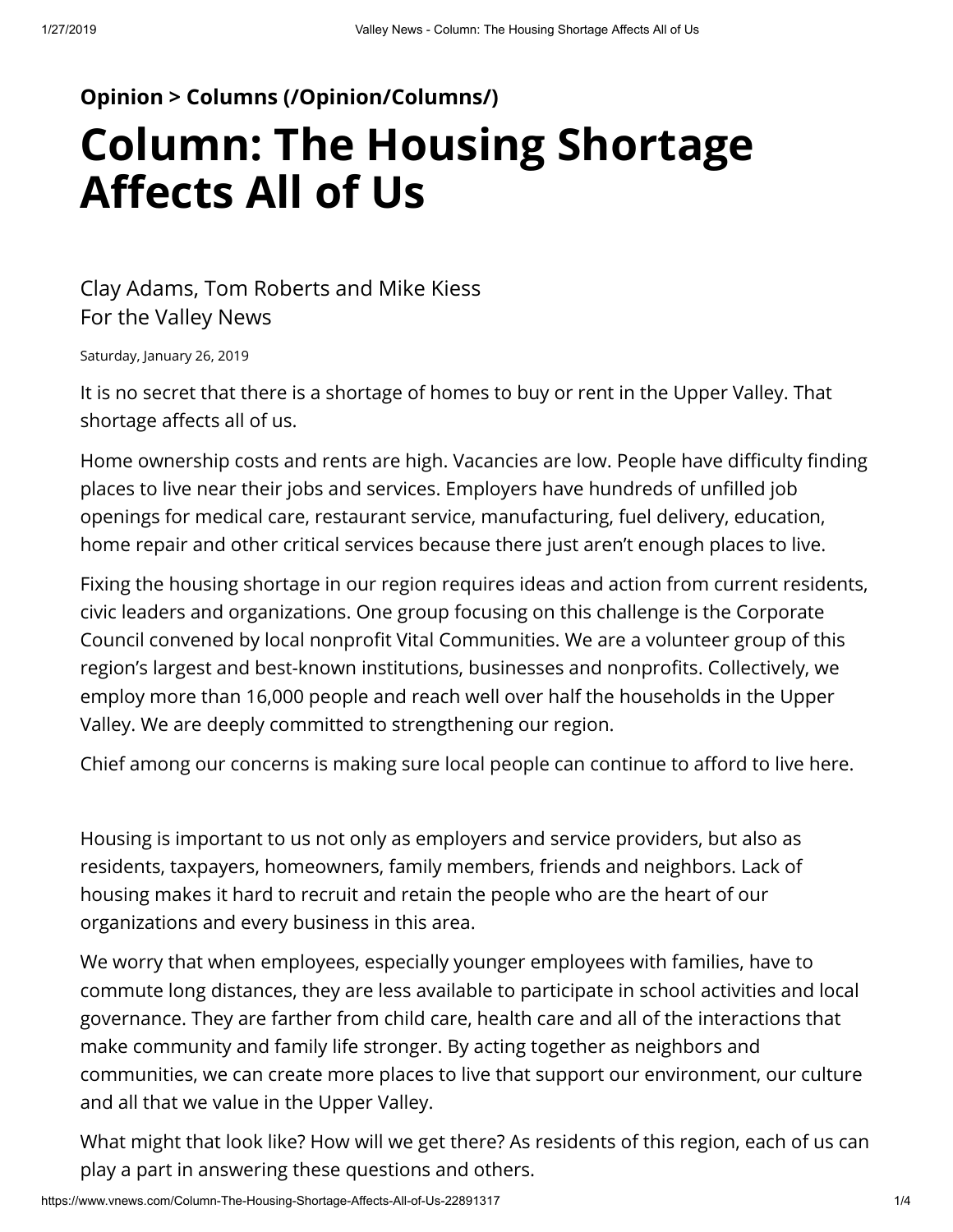The first step for all of us is to talk openly about housing in our communities. We encourage you to become involved in what's happening right now in your town or city. [Getting involved doesn't necessarily mean joining a committee or becoming a landlord, but](javascript:void(0);) it can.

There are models and success stories we can adapt to fit local needs and preferences. We have examples from around New England and the world that we can learn from. For example, sensible changes to zoning — such as increased density, higher height limitations and reduced parking requirements — can allow housing in town for young workers, retirees and everyone in between.

The solution is not about putting houses across every open field. The housing shortage can instead be addressed much closer to town and village centers and in vacant spaces or repurposed buildings. Towns and cities around the country are shifting back to a mixed commercial and residential model. Employers, municipalities and individual homeowners are working together to revitalize old buildings and incentivize renting to workers. Homeowners are modifying or adding spaces to provide rental income or a place to downsize so they don't have to move away.

These kinds of changes are being made elsewhere — successfully achieving superb quality of life while growing housing availability and choice. Let's adapt these solutions to suit the Upper Valley.

There is much work to be done to make our communities stronger. Smart solutions mean prudent community and business investments in places to live that are near work, schools and public transportation. As residents and taxpayers, Corporate Council members are working with our own town governments, local planning offices and our neighbors to hear their views and be part of actions to solve the housing shortage. We are listening to our employees to better understand their needs and preferences.

As homeowners, we are looking at our own properties and considering how we might add a unit to generate some rental income or allow us to stay in the community as we age. As neighbors, we are patronizing the local businesses and services that support our quality of life in the Upper Valley, and we are having conversations about the need for places where employees can live in our neighborhoods.

Together we can address the housing shortage that threatens the vitality and sustainability of our communities. We can create the housing we need while still respecting and enhancing the Upper Valley's landscape, communities and local culture. Together we can create and sustain communities that our families and co-workers can afford to call home.

We are eager to join together with our neighbors and communities — with you — in this work. Your perspective and experience are essential to finding the right solutions for the Upper Valley.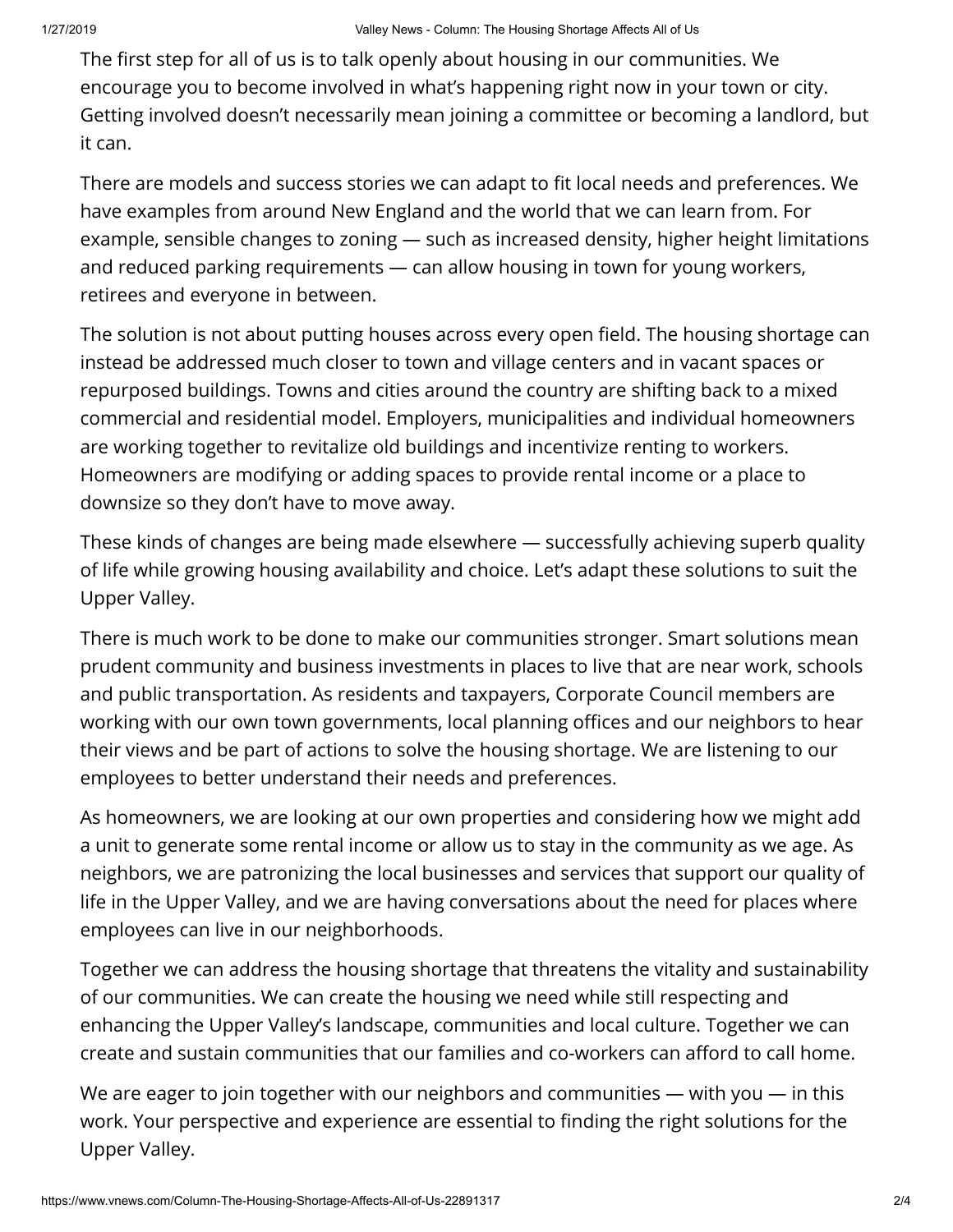To share your thoughts on housing in the Upper Valley, email Mike Kiess, Vital Communities workforce housing coordinator, at mike@vitalcommunities.org.

[Clay Adams is the president and CEO of Mascoma Bank and chair of Vital Communities'](javascript:void(0);) Corporate Council. Tom Roberts is the executive director of Vital Communities, and Mike Kiess is Vital Communities' workforce housing coordinator. This op-ed was submitted on behalf of the entire Corporate Council of Vital Communities.

## **Vital Communities Corporate Council**

Clay Adams, Chair, Mascoma Bank president and CEO.

Ellen Arnold, Dartmouth College associate general counsel.

Dan Jantzen, Dartmouth-Hitchcock Medical Center chief financial officer.

Trip Davis, Dartmouth Regional Technology Center board chair.

Beth Rattigan, Downs Rachlin Martin PLLC director.

Buff McLaughry, Four Seasons Sotheby's International Realty president.

Edward W. Fox, Hanover Co-op Food Stores & Auto Service Centers general manager.

Evan Smith, Hypertherm president and CEO.

Beth Vettori, Kendal at Hanover executive director.

Karen Colberg, King Arthur Flour co-CEO.

Kathy Underwood, Ledyard National Bank president and CEO.

Joe Perras, Mt. Ascutney Hospital and Health Center CEO.

John Kuhns, Newspapers of New England chairman of the board.

Ken Holmes, North Branch Construction president and CEO.

Jeff Goodrich, Pathways Consulting LLC president.

Dan McGee, Red River chief operations officer.

Stephen Lawe, Resource Systems Group CEO.

Jay Benson, Simon Pearce CEO.

Tim Briglin, Tuckerman Capital partner.

Sara Kobylenski, NH Center for Nonprofits board member.

Thomas McHenry, Vermont Law School president and dean.

Patricia Moulton, Vermont Technical College president.